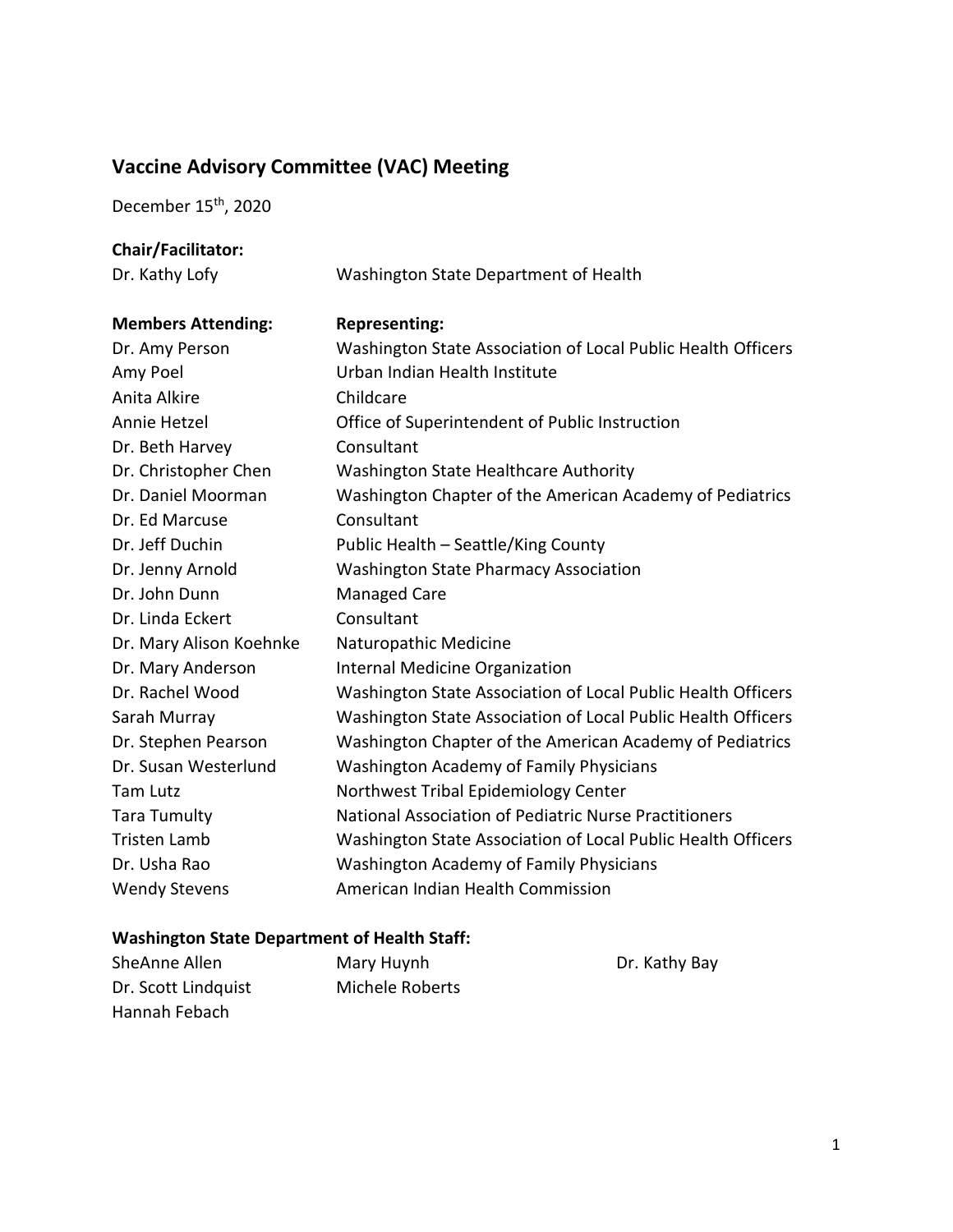| <b>Topic</b>          | <b>Presented Information</b>                                                                                   |
|-----------------------|----------------------------------------------------------------------------------------------------------------|
| <b>Welcome and</b>    | Dr. Lofy gave a warm welcome to the newest Vaccine Advisory Committee (VAC), Dr. Chen, for                     |
| <b>Introductions</b>  | participating. Public and returning members were welcomed. An overview of meeting expectations and             |
|                       | processes were introduced. As Dr. Lofy transitions out the state officer role, Dr. Scott Lindquist will assist |
| Dr. Kathy Lofy        | Michelle Roberts to run meetings until a new officer is appointed.                                             |
| <b>Approval of</b>    | Meeting minutes from the November 2020 VAC meeting were approved.                                              |
| <b>Previous</b>       |                                                                                                                |
| <b>Meeting</b>        |                                                                                                                |
|                       |                                                                                                                |
| <b>Minutes</b>        |                                                                                                                |
|                       |                                                                                                                |
| Dr. Kathy Lofy        |                                                                                                                |
| COVID-19              | The Moderna vaccine is still waiting to receive an emergency use authorization (EUA). However,<br>$\bullet$    |
| Vaccine               | if the vaccine is proven safe and effective, it will receive an EUA within the week.                           |
| Response              | The FDA's Vaccines and Related Biological Products Advisory Committee (VRBPAC) will meet on<br>$\bullet$       |
| Update                | December 17th regarding the Moderna vaccine. After VRBPAC comes to a verdict, it will go to                    |
|                       | the FDA for approval and, once approved, the CDC's Advisory Committee on Immunization                          |
| <b>SheAnne Allen</b>  | Practices (ACIP) will meet in the following days to make vaccination scheduling, dosage, and                   |
|                       | appropriate use recommendations.                                                                               |
|                       | As of this meeting, the Department's allocation projections are approximately 62,400 doses for<br>$\bullet$    |
|                       | the Pfizer vaccine allocated in week 1. As January approaches, the vaccine response team will                  |
|                       |                                                                                                                |
|                       | continue tracking and receiving weekly allocations.                                                            |
|                       | Previous vaccine allocation decisions in place:<br>$\bullet$                                                   |
|                       | ACIP shared allocation guidance for Phase 1A, which includes high risk workers in<br>$\circ$                   |
|                       | healthcare settings and first responders.                                                                      |
|                       | ACIP also approved the inclusion of long-term care facilities (LTCF) in phase 1A.<br>$\circ$                   |
|                       | The timeline continues as ACIP is scheduled to meet on Dec. 20th about Phase 1b-c<br>$\circ$                   |
|                       | equitable allocation of COVID vaccines.                                                                        |
|                       | The guiding principles of Washington's Phase 1A guidance suggest to comprehensively look at<br>$\bullet$       |
|                       | what groups are being targeted, such as workers in health care settings. Workers would include                 |
|                       | workers in a site where direct patient care is being delivered and other workers with an elevated              |
|                       | risk.                                                                                                          |
|                       |                                                                                                                |
|                       |                                                                                                                |
|                       | Question: Many people have questions about provider enrollment, can you put that on the website?               |
|                       |                                                                                                                |
|                       | Answer: The enrollment link can be found here, along with a FAQ to help with the enrollment process.           |
|                       | You can find information about COVID enrollment and more information on Phase 1A prioritization.               |
|                       |                                                                                                                |
| Pfizer-               | Introduction to mRNA Vaccines                                                                                  |
| <b>BioNTech</b>       | Kathy Bay introduced how the Pfizer COVID vaccine functions within the body and its pathology. The             |
| <b>COVID 19</b>       | spike glycoprotein (S) are what facilitates the virus to attach to cells and eventually replicate.             |
| <b>Vaccine Safety</b> |                                                                                                                |
| and Efficacy          | Pfizer vaccine is a messenger RNA (mRNA) vaccination. To expand this, an mRNA vaccine works by taking          |
|                       | advantage of the process our cells use to make proteins to trigger an appropriate immune response.             |
| <b>Kathy Bay</b>      | After triggering an immune response, the vaccine prompts your body to form antibodies that can block           |
|                       | the spike protein from binding to cells. By blocking this cell adhesion interaction, therefore, it prevents a  |
|                       | SARS-COV2 infection. To emphasize some common misconceptions about mRNA vaccines, the following                |
|                       |                                                                                                                |
|                       | facts were stated:                                                                                             |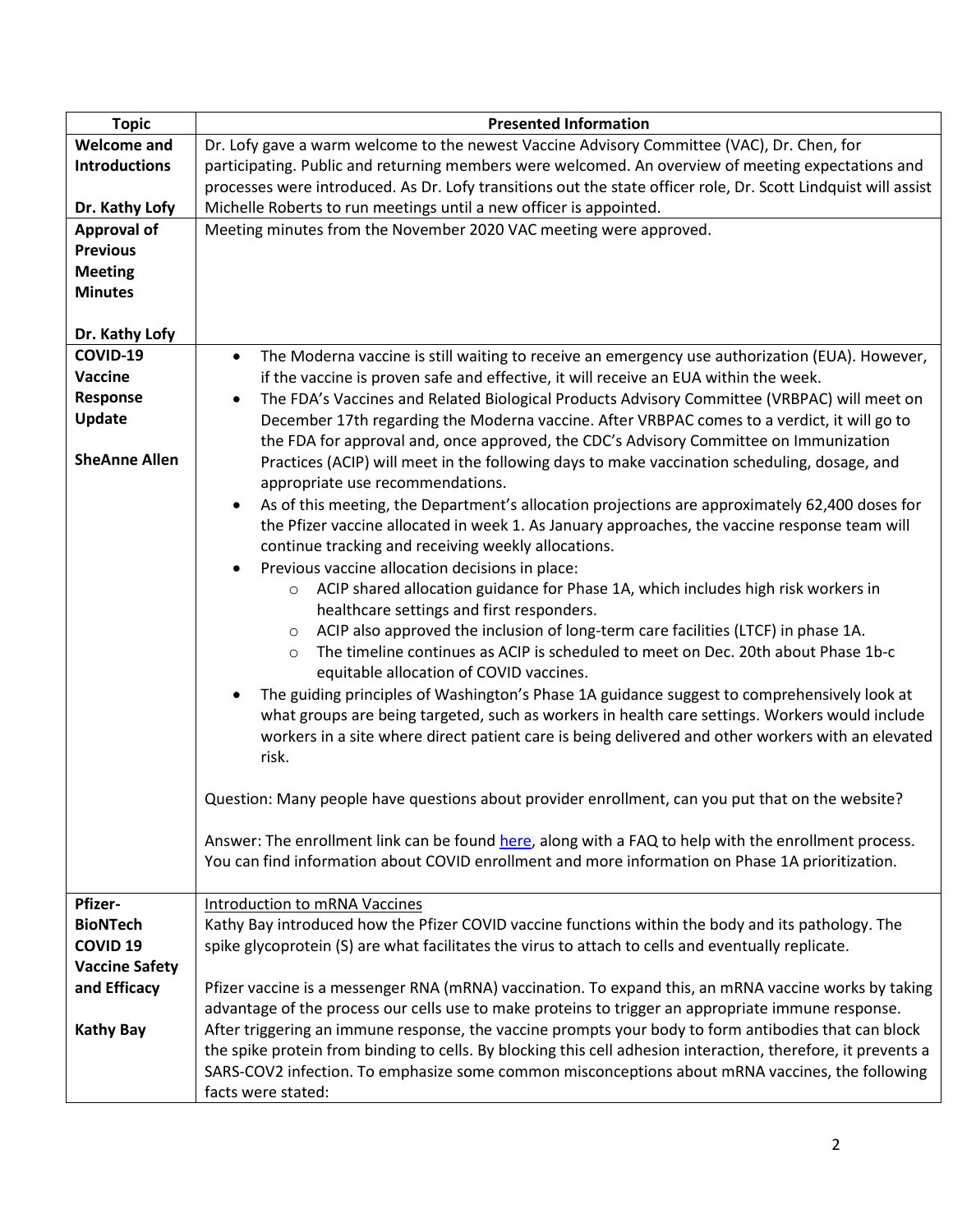| 1. COVID-mRNA vaccines were rigorously tested for safety before being authorized for use in the                                                                                                                                                                                                                                                                                                                                                                                                                                                                                                                                                       |
|-------------------------------------------------------------------------------------------------------------------------------------------------------------------------------------------------------------------------------------------------------------------------------------------------------------------------------------------------------------------------------------------------------------------------------------------------------------------------------------------------------------------------------------------------------------------------------------------------------------------------------------------------------|
| United States.                                                                                                                                                                                                                                                                                                                                                                                                                                                                                                                                                                                                                                        |
| mRNA technology is new but not unknown. It has been studied for over a decade.<br>2.                                                                                                                                                                                                                                                                                                                                                                                                                                                                                                                                                                  |
| The mRNA vaccines do not contain live virus.<br>3.                                                                                                                                                                                                                                                                                                                                                                                                                                                                                                                                                                                                    |
| mRNA from vaccines never enter the nucleus of the cell and does not affect or interact with a<br>4.<br>person's DNA.                                                                                                                                                                                                                                                                                                                                                                                                                                                                                                                                  |
| Vaccination Dosage, Regimen, Presentation, and Storage                                                                                                                                                                                                                                                                                                                                                                                                                                                                                                                                                                                                |
| The Pfizer vaccine dosage and regiment, presentation, and storage are as follows:                                                                                                                                                                                                                                                                                                                                                                                                                                                                                                                                                                     |
| $30 \mu g$                                                                                                                                                                                                                                                                                                                                                                                                                                                                                                                                                                                                                                            |
| <b>DOSE LEVEL</b><br>• 2 doses given greater<br>and REGIMEN<br>than or equal to<br>21 days apart                                                                                                                                                                                                                                                                                                                                                                                                                                                                                                                                                      |
| · 5 dose multidose vial<br><b>PRESENTATION</b>                                                                                                                                                                                                                                                                                                                                                                                                                                                                                                                                                                                                        |
| ***<br>$-80^{\circ}$ C to $-60^{\circ}$ C<br><b>STORAGE</b><br>+ 5 days at 2°-8℃                                                                                                                                                                                                                                                                                                                                                                                                                                                                                                                                                                      |
| <b>ACIP Review of Evidence</b><br>ACIP reviewed the clinical trial data for the Pfizer COVID vaccine. The trials demonstrated very high<br>efficacy of the 2-dose series against symptomatic, laboratory confirmed COVID-19 cases. For<br>hospitalization due to COVID-19, vaccine effectiveness against hospitalization was 100% within a<br>confidence interval of 9.9%. Within both the vaccine and the control group, the number of adverse<br>reactions were approximately the same (0.5% vaccination vs. 0.6% placebo). Any severe reactions were<br>more common in the vaccinated groups than the control (8.8% vaccination vs. 2.1% placebo). |
| Pfizer COVID-19 mRNA Vaccine Side Effects<br>The Pfizer vaccine's most common side effects of the vaccine are similar to those of some routine                                                                                                                                                                                                                                                                                                                                                                                                                                                                                                        |

The Pfizer vaccine's most common side effects of the vaccine are similar to those of some routine vaccines, such as a sore arm, fatigue, headache, and muscle pain. HOWEVER, among all vaccine recipients asked to complete diaries of their symptoms during the 7 days after vaccination, 77.4% reported at least one systemic reaction.

- The frequency of systemic adverse events was higher in the younger than the older age group (82.8% vs 70.6%). Within each age group, the frequency and severity of systemic adverse events was higher after dose 2 than dose 1.
- Vomiting and diarrhea were exceptions, and similar between vaccine and placebo groups and regardless of dose. For both age groups, fatigue, headache and new or worsened muscle pain were most common.
- The majority of systemic events were mild or moderate in severity, after both doses and in both age groups. Fever was more common after the second dose and in the younger group (15.8%) compared to the older group (10.9%).
- Overall, the median onset of systemic adverse events in the vaccine group in general was 1 to 2 days after either dose and lasted a median duration of 1 day. Four grade 4 fevers (>40.0°C) were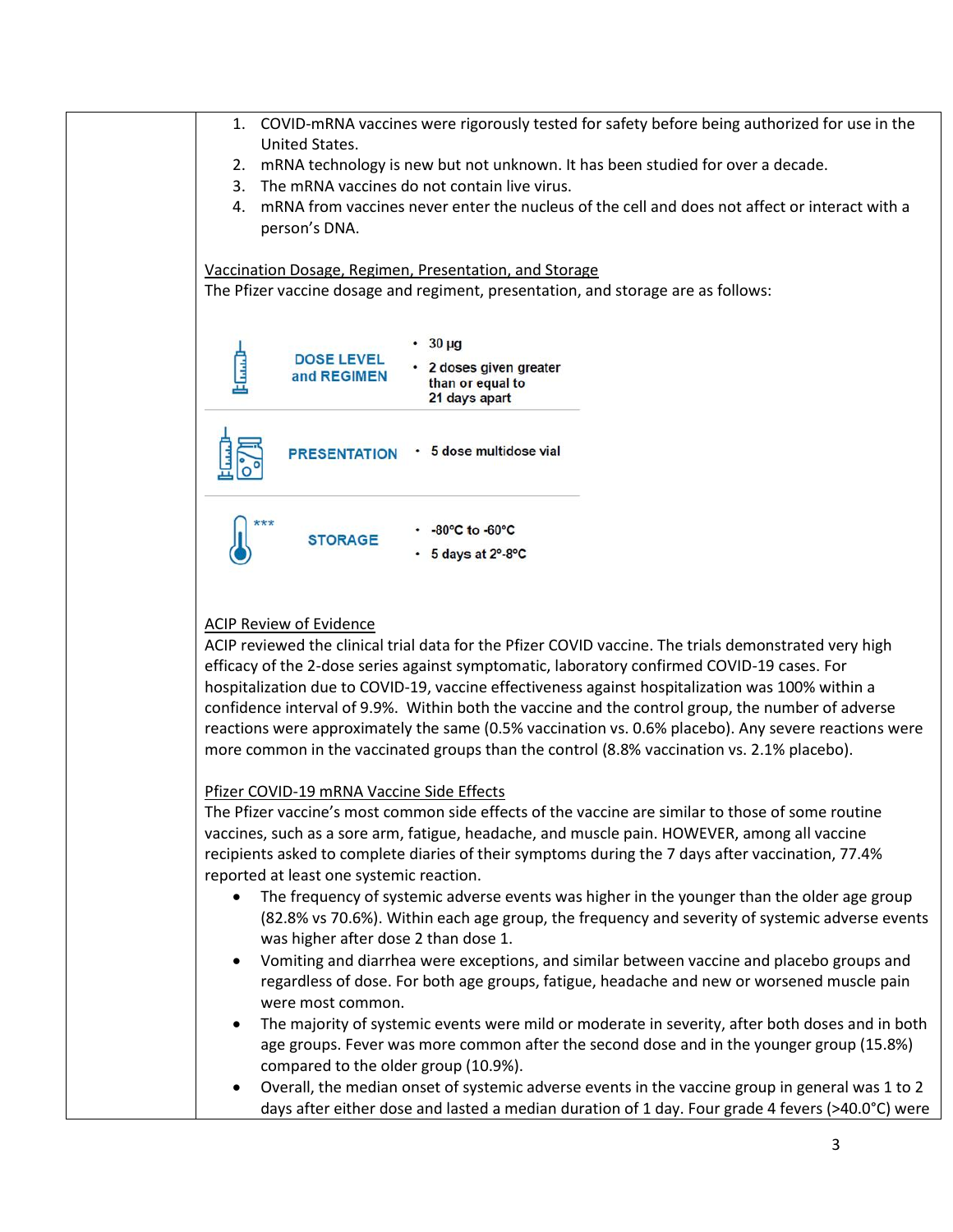| reported, two in the vaccine group and two in the placebo group.<br>No other systemic grade 4 reactions were reported. Data on systemic reactions were not<br>solicited from persons aged 16-17 years. However, their reactions to vaccination are expected to<br>be similar to those of young adults who were included.<br>Frequency of these effects in people younger than 55 include:<br>1. Approximately 80 percent of people reported pain at injection site<br>2. Approximately 50 percent of the people reported fatigue and headache<br>3. Less than 30 percent muscle pain.                                                                                                                                                        |
|----------------------------------------------------------------------------------------------------------------------------------------------------------------------------------------------------------------------------------------------------------------------------------------------------------------------------------------------------------------------------------------------------------------------------------------------------------------------------------------------------------------------------------------------------------------------------------------------------------------------------------------------------------------------------------------------------------------------------------------------|
| Most side effects occur within two days of getting the vaccine and last about a day.<br>Side effects are more common among people 55 years or older than among those younger than 55.<br>Side effects are more common after the second dose than the first dose.                                                                                                                                                                                                                                                                                                                                                                                                                                                                             |
| Pfizer COVID-19 mRNA Vaccine Administration<br>The Pfizer vaccine is administered intramuscularly in a 2-dose series three weeks apart. The<br>administration of the 2nd dose within 17-21 days of the first dose is considered valid. If it exceeds 21<br>days since the 1st dose, the 2nd dose should be administered at the earliest opportunity, but no doses<br>should need to be repeated. However, the maximum efficacy would be to complete the 2nd vaccine in<br>the series within the 17-21 day period. Both doses are necessary for protection due to the efficacy of a<br>single dose has not been clinically evaluated.                                                                                                         |
| Pfizer COVID-19 mRNA Vaccine Reactogencity<br>It is expected, before vaccinating a patient, for providers to counsel vaccine recipients about expected<br>local and systemic symptoms (local meaning soreness of injection site and systemic meaning symptoms<br>such as headache and nausea). Unless a person develops a contraindication to the vaccine, the patient<br>should be encouraged to complete the series. If a patient develops post-vaccination symptoms,<br>oftentimes the series should be continued to optimize protection against COVID-19. Most post-<br>vaccination symptoms can be treated by antipyretic or analgesic medications.                                                                                     |
| <b>Public Health Recommendations for Vaccinated Individuals</b><br>The public health recommendations for vaccinated persons are as follows:<br>Protection from the vaccine is not immediate; vaccine is a 2-dose series and will take 1 to 2<br>weeks following the second dose to be considered fully vaccinated.<br>No vaccine is 100% effective.<br>Given the currently limited information on how well the vaccine works in the general<br>population, how much it may reduce disease, transmission or severity: and how long protection<br>lasts, vaccinated persons should continue to follow all current safety and social distancing<br>guidelines.                                                                                  |
| Contraindications and Precautions for the Pfizer COVID-19 Vaccine<br>The package insert of the Pfizer-BioNTech vaccine classifies a severe allergic reaction as a<br>contraindication to the vaccine. The appropriate medical treatment used to manage an allergic reaction<br>must be immediately available in the event an acute anaphylactic reaction occurs following<br>administration of the vaccine. Due to the reports of anaphylactic reactions outside of clinical trials,<br>persons who have had a severe reaction to any vaccine or injectable therapy should not receive the<br>Pfizer vaccine at this time. Vaccine providers should observe patients after vaccination for the<br>occurrence of immediate adverse reactions: |